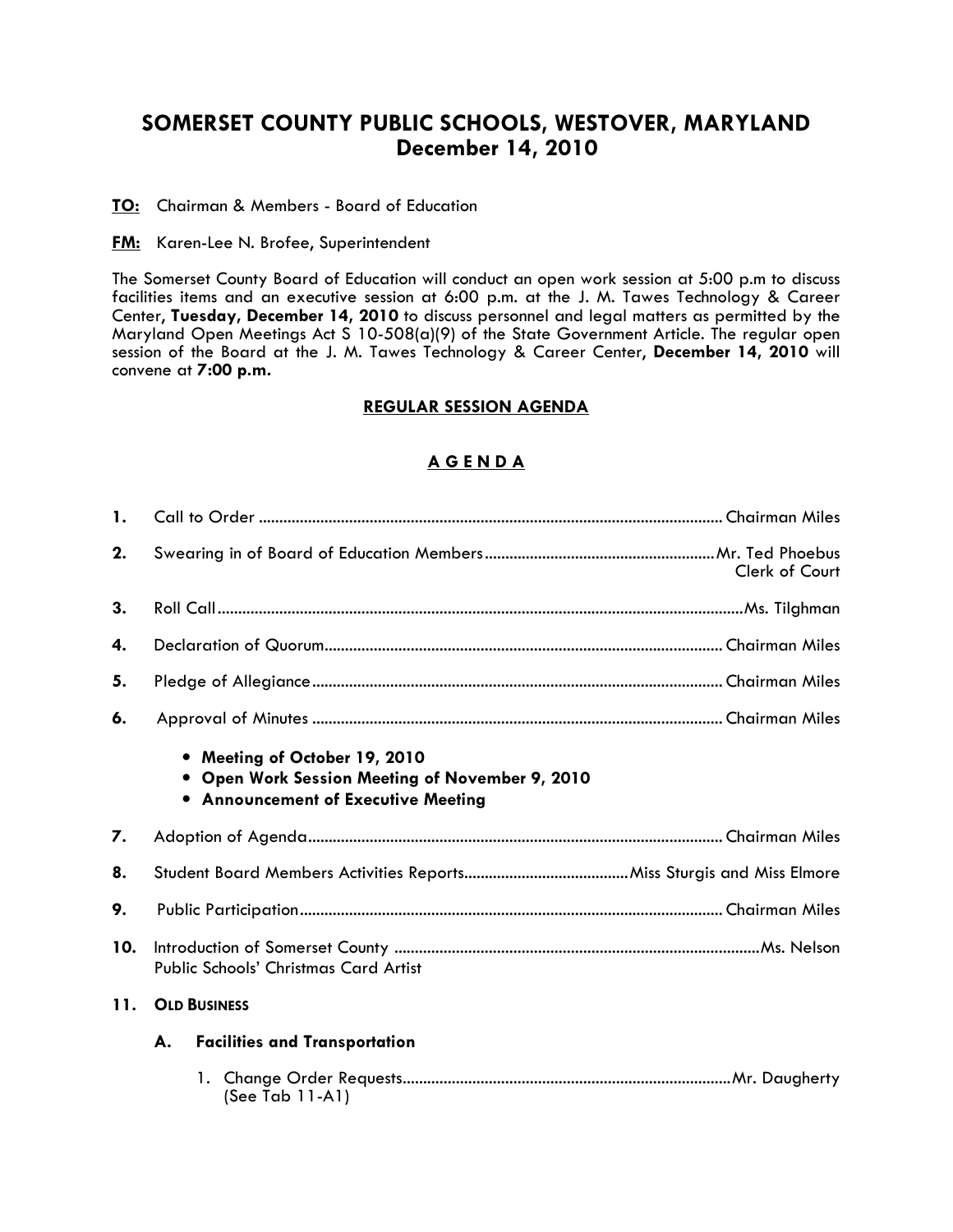|     |                     |                | (See Tab 11-A2)                                                                      |                    |
|-----|---------------------|----------------|--------------------------------------------------------------------------------------|--------------------|
|     |                     |                | (See Tab 11-A3)                                                                      |                    |
|     | В.                  |                | <b>Finance</b>                                                                       |                    |
|     |                     |                | (See Tab 11-B1)                                                                      |                    |
|     | C.                  |                | <b>Policies</b>                                                                      |                    |
|     |                     |                |                                                                                      | (See Tab $11-Cl$ ) |
|     | D.                  |                | <b>Human Resources</b>                                                               |                    |
|     |                     |                | • ALC Teacher<br>• Assistant/Vice Principal<br>• Dean of Students<br>(See Tab 11-D1) |                    |
| 12. | <b>NEW BUSINESS</b> |                |                                                                                      |                    |
|     |                     | <b>Finance</b> |                                                                                      |                    |
|     | А.                  |                |                                                                                      |                    |
|     |                     |                | (See Tab $12-A1$ )                                                                   |                    |
|     |                     |                | (See Tab 12-A2)                                                                      |                    |
|     |                     |                | (See Tab 12-A3)                                                                      |                    |
|     |                     |                | (See Tab 12-A4)                                                                      | Ms. Miller         |
|     | <b>B.</b>           |                | <b>Policies</b>                                                                      |                    |
|     |                     |                | (See tab $12-B1$ )                                                                   |                    |
|     | C.                  |                | <b>Student Services</b>                                                              |                    |

 $12.$